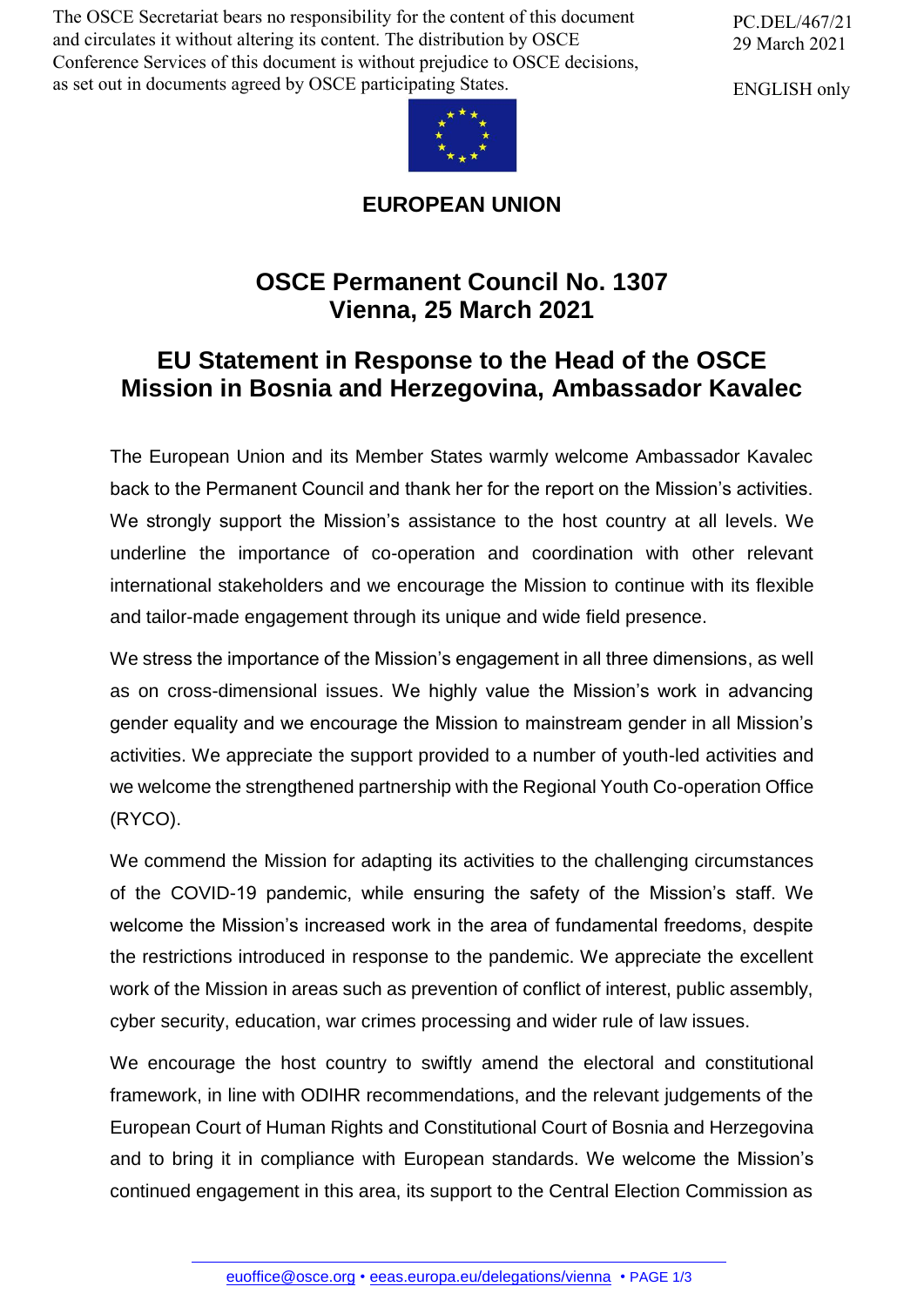well as the Mission's role in fostering a positive political dialogue ahead of the 2020 local elections. We recognize the historic importance of the local elections held in Mostar for the first time in twelve years.

Inclusive, non-discriminatory and high quality education persists as a challenge in Bosnia and Herzegovina and thus is rightly one of the key areas of the Mission's activities. We commend the active approach and the prominent role of the Mission. There also needs to be more effort to make the education system more inclusive and to use education as a tool to promote reconciliation and, in this context to address the continuing existence of the 'two schools under one roof' phenomenon in the Federation. This is without prejudice to the right of education in the language of choice in accordance with the relevant legislation in Bosnia and Herzegovina.

We commend the Mission's assistance in addressing the backlog of war crimes cases through concrete, practical steps. An independent, professional and accountable judiciary, free from political influence is of the utmost importance for processing war crimes. In this regard, we welcome the adoption of the Revised National War Crimes Strategy in September 2020.

Last year, the 25th anniversary of the Dayton/Paris Peace Agreements was marked. We welcome the Mission's increased engagement in the area of trust building and reconciliation. All actors in Bosnia and Herzegovina should urgently work towards reconciliation and building mutual trust and respect. Collective respect, recognition and remembrance can help to build a better future for Bosnia and Herzegovina. The EU underlines that there is no space for the denial of genocide or war crimes, glorification of war criminals and historical revisionism in Europe or elsewhere.

On first dimension issues, the EU welcomes and encourages the Mission's engagement in the consolidation and enhancement of relevant capacities in the areas of cyber-security and arms control as well as in preventing and countering violent extremism and radicalization that lead to terrorism.

We also commend the Mission's plan to continue addressing environmental issues. We appreciate the Mission's activities in the fight against corruption and welcome the launch of the EU-funded regional trial monitoring project, which will be implemented by the OSCE field missions across the region, including Bosnia and Herzegovina. It will